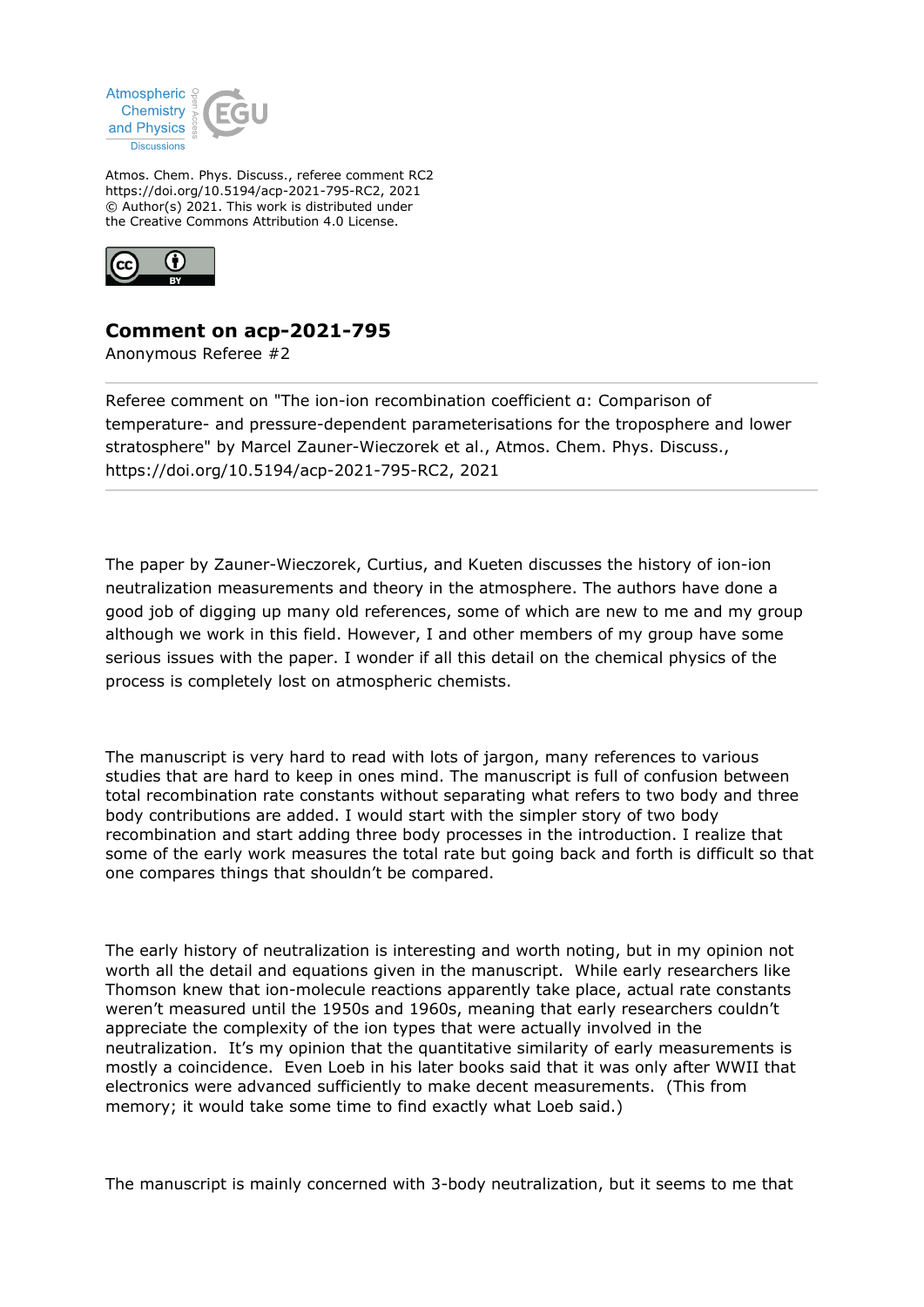binary and ternary measurements or theory are not well distinguished, for example, they are mixed in Table 2. An example I know something about: both the Hickman (incorrectly evaluated) and Miller expressions are plotted vs altitude in Fig. 4(a) even though both are solely for binary neutralization and completely inappropriate for a plot vs altitude.

The 3 body work of Smith and Adams has been questioned by Rainer Johnsen.

Beginning with line 255, the results of Hickman are quoted incorrectly. The formula in Eq. (24) is Hickman's, however, Zauner-Wieczorek et al. says that Hickman's reduced mass is in amu, but that's not right; Hickman used reduced masses in atomic units (the mass of the electron). Use of the formula as stated by Zauner-Wieczorek et al. would lead to rate constants 200 times too large.

Further, some particular data are incorrectly quoted from Hickman's paper. It's important to note that those data were not Hickman's. He was using data from the SRI merged beams experiments. It is now known that the SRI molecular ions were highly vibrationally excited (if not electronically excited), as was later shown by the SRI people themselves with a new collinear ion-laser experiment, which is the reason no further measurements were made with their merged beams apparatus. The important point is that the data quoted are incorrect because Zauner-Wieczorek et al. assumed that the units were E-06 cc/s, but Hickman clearly states that the units are given in Fig. 4, where E-08 cc/s is stated. The same units are specified in Fig. 3 along with the units for m (atomic units).

Beginning with line 260, the results of Miller are quoted incorrectly. The quoted formula is the same as Hickman's except that the reduced mass is given in amu instead of Hickman's atomic units. So the formula should not be attributed to Miller. Miller used flowing afterglow data that existed at that time (1979) to improve on Hickman's parameterization instead of using the faulty SRI merged beams data. The formula developed by Miller is not quoted by Zauner-Wieczorek et al., namely, a = 3.32E-07 (T/300)<sup>-0.5</sup> m<sup>-0.52</sup> EA<sup>-0.24</sup>. The "T<1000K" is a limit imposed because the neutralization cross section is known to depend on 1/E at least for such temperatures.

The results of Hickman and Miller are consequently misstated in Table 2, and even worse in Fig. 3, where Hickman's rate constants lie two orders of magnitude above Miller's. Surely this discrepancy should have tipped off one of the authors to reexamine those two papers. Fig. 4 is likewise misleading.

The 1980 paper of Miller is only of historical interest and shouldn't be considered in this manuscript at all. The type of analysis attempted by Miller in 1980 has been superseded by a more recent paper utilizing far more data: T. M. Miller, N. S. Shuman, and A. A. Viggiano, "Behavior of rate coefficients for ion-ion mutual neutralization, 300-550 K" J. Chem. Phys. 136, 204306 (2012), in which these parameterizations were given (m in amu, EA in eV):